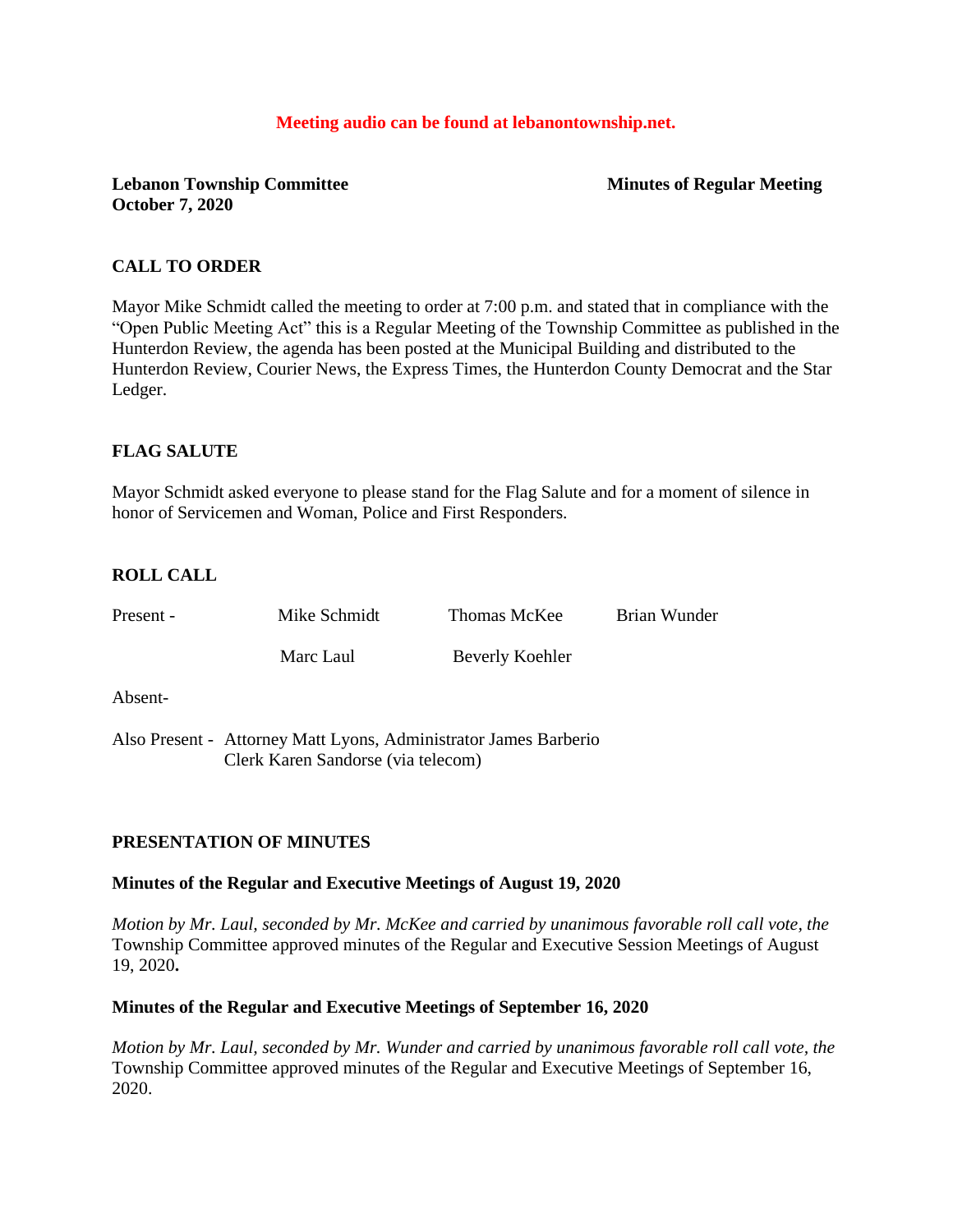### **PUBLIC COMMENTS – for agenda items only.**

*Motion by Mr. Wunder, seconded by Ms. Koehler and carried by unanimous favorable roll call vote,* the Township Committee opened the Public Comment portion of the meeting.

There were no comments from the public.

*Motion by Mr. Wunder, seconded by Mr. McKee and carried by unanimous favorable roll call vote,* the Township Committee closed the Public Comment portion of the meeting.

### **RESOLUTIONS**

## **Resolution No. 69-2020 – Authorizing the Use of the Public Rights-Of-Way by Planet Networks, Inc.**

*Motion by Mr. Wunder, seconded by Ms. Koehler and carried by unanimous favorable roll call vote,* the Township Committee approved Resolution No. 69-2020 as written below.

## TOWNSHIP OF LEBANON HUNTERDON COUNTY, NEW JERSEY RESOLUTION 69-2020 RESOLUTION AUTHORIZING THE USE OF THE PUBLIC RIGHTS-OF-WAY BY PLANET NETWORKS, INC.

WHEREAS, Planet Networks Inc. ("Planet Networks") is a provider of telecommunications services that is authorized by the New Jersey Board of Public Utilities to provide local exchange and interexchange telecommunications services throughout New Jersey; and

WHEREAS, Planet Networks has petitioned Lebanon Township ("Township") for consent to use the public rights-of-way to place its telecommunication facilities aerially on existing and new utility poles and/or in underground conduit; and

WHEREAS, the Federal Communications Commission has held that that "an effective prohibition (under the Telecommunications Act of 1996) occurs where a state or local legal requirement materially inhibits a provider's ability to engage in any of a variety of activities related to its provision of a covered service . . . not only by rendering a service provider unable to provide an existing service in a new geographic area or by restricting the entry of a new provider in providing service in a particular area, but also by materially inhibiting the introduction of new services or the improvement of existing services" (Declaratory Ruling and Third Report and Order, WT Docket No. 17-79; WC Docket No. 17-84; FCC-18-133A1; at para. 36, p. 15-16); and

WHEREAS, Planet Networks has or will enter into Agreements with the utility companies for the use of their poles; and

WHEREAS, N.J.S.A. 48:3-19 provides that "[t]he consent of the municipality shall be obtained for the use by a person of the poles of another person unless each person has a lawful right to maintain poles in such street, highway or other public place;" and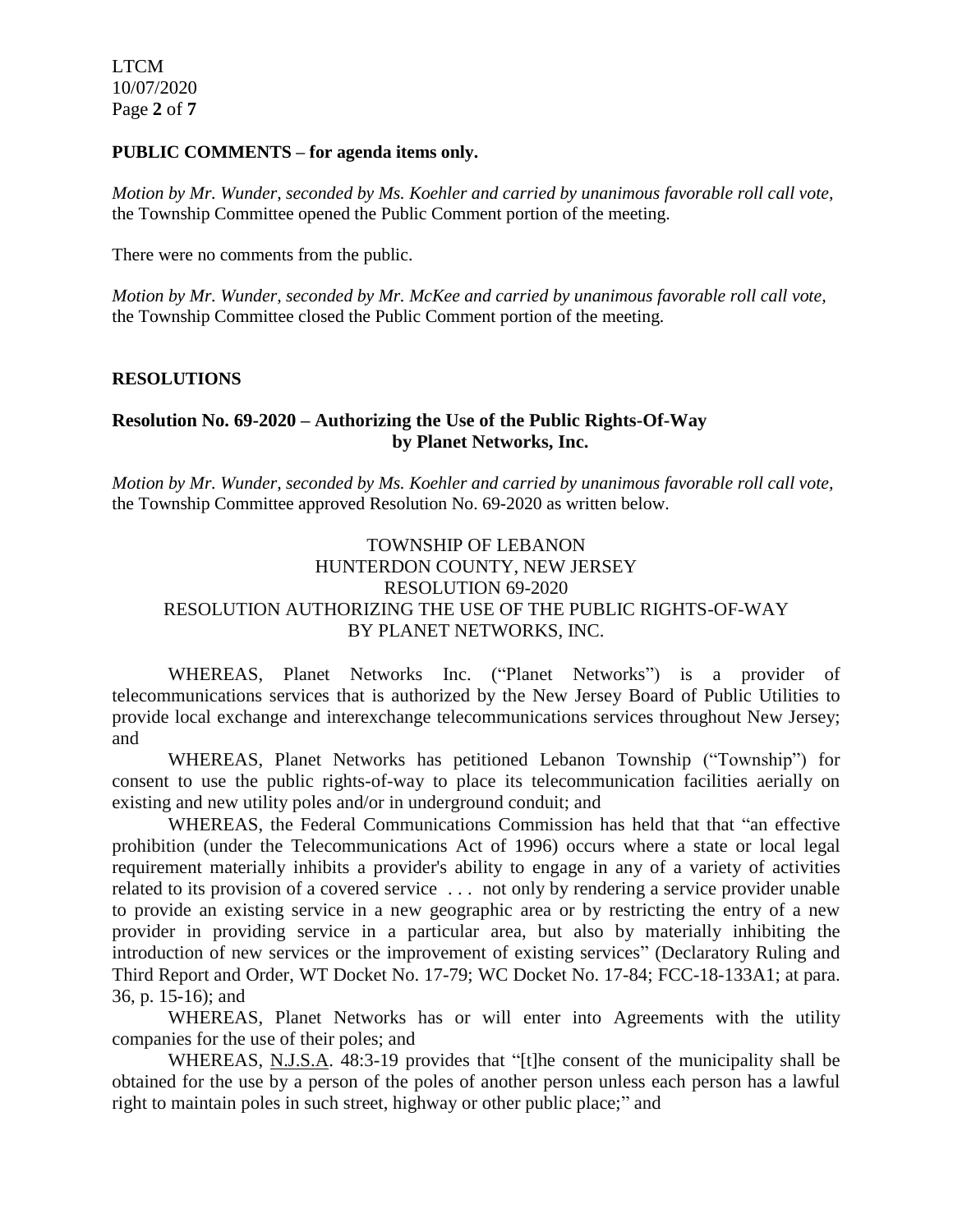LTCM 10/07/2020 Page **3** of **7**

WHEREAS, N.J.S.A. 27:16-6 provides, in part that "[t]he board of chosen freeholders shall not grant an easement, right of way, or use in, under or over, any portion of a county road in a municipality, unless the governing body of the municipality . . . shall consent thereto;" and

WHEREAS, N.J.S.A. 46:17-8 provides that "[a]ny telegraph or telephone company organized under the laws of this or any other State, or of the United States, may erect, construct and maintain the necessary poles, wires, conduits, and other fixtures for its lines, in, upon, along, over or under any public street, road or highway, upon first obtaining the consent in writing of the owner of the soil to the erection of such poles, and through, across or under any of the waters within this State and upon, through or over any other land, subject to the right of the owners thereof to full compensation for the same;" and

WHEREAS, N.J.S.A. 54:30A-124(a) provides that a municipality may not impose any fees, taxes, levies or assessments in the nature of a local franchise, right of way, or gross receipts fee, tax, levy or assessment against telecommunications companies but that a municipality may impose reasonable fees for actual services made by any municipal agency; and

WHEREAS, it is in the best interests of the Township and its citizens to grant consent to Planet Networks.

NOW, THEREFORE, BE IT RESOLVED, by the Township of Lebanon, County of Hunterdon and State of New Jersey as follows:

- 1. That the Township Committee does hereby grant permission and authority to Planet Networks, Inc., to install fiber optic cables and related facilities on existing utility poles within the public right-of-way and to install new utility poles, upon the following terms and conditions:
	- a) Planet Networks shall adhere to all applicable Federal, State, and local laws in connection with its use of the public right-of-way.
	- b) Planet Networks shall obtain any applicable permits in connection with the installation of its facilities.
	- c) Planet Networks shall indemnify, defend and hold harmless Lebanon Township, its officials, agents, and employees, from and against any claim of liability, damages or loss resulting in bodily injury or property damage arising out of Planet Network's use of the public right-of-way, except to the extent such loss, injury or property damage resulting from the acts or omissions of the Township.
	- d) Planet Networks shall procure and maintain, at its cost and expense, commercial general liability insurance with limits not less than \$1,000,000 for injury to or death of one or more persons in any one occurrence and \$500,000 for damage or destruction to property in any one occurrence and shall include Lebanon Township as an additional insured on said insurance policy.
	- e) Planet Networks shall be responsible for the repair of any damage to pavement or any structure arising from its construction, installation or maintenance of its facilities.
	- f) Notwithstanding any provision contained herein, neither the Township nor Planet Networks shall be liable to the other for consequential, incidental, exemplary, or punitive damages on account of any activity pursuant to this consent.
	- g) That the Mayor is hereby authorized to execute and the Clerk to attest to any other documents necessary to effectuate the terms of this resolution.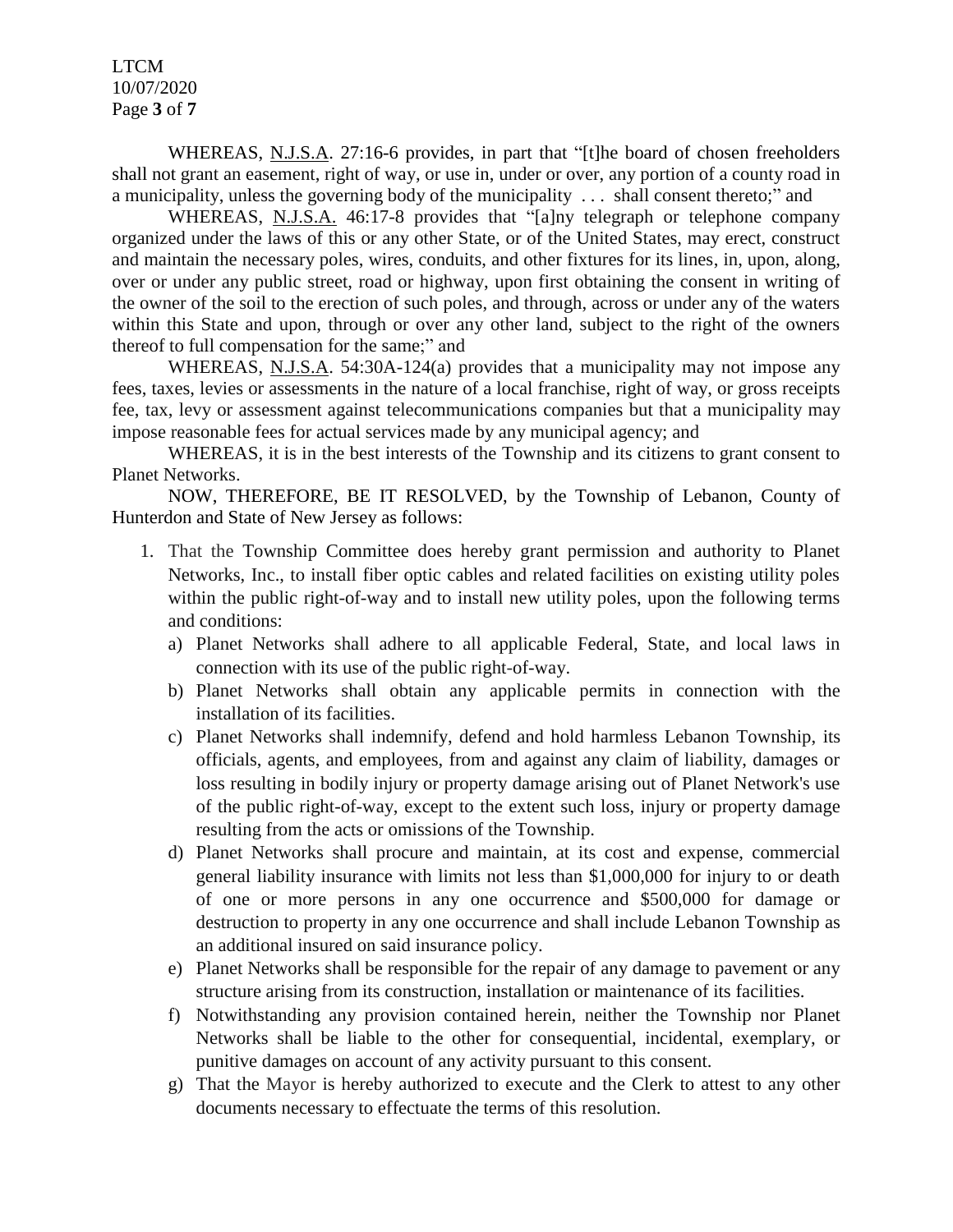h) The Township authorizes and consents to Planet Networks' installation of fiber optic cables and related facilities on new and existing utility poles and conduits within the public rights-of-way.

NOW, THEREFORE, BE IT FURTHER RESOLVED, that Planet Networks shall pay the Township for all reasonable costs associated with the review and execution of their actions and shall also post a bond in an amount determined by the Township for the reasonable costs associated with any repairs necessitated by the actions of Planet Networks which are not properly or timely performed by Planet Networks and which require the Township to complete. Said bond shall remain in place until 30 days after Planet confirms in writing to the Township that Planet Networks has completed all activity associated with this permission in the Township.

# **Resolution No. 70-2020- Authorizing the Execution of a Shared Services Agreement Between the Township of Lebanon and the Lebanon Township Board of Education**

Mayor Schmidt stated that at a prior meeting the Committee approved an Agreement with the School Board for Various Services. The Agreement is a renewal and has been in place for a number of years. Subsequently, the School Board then approved the Agreement with an insurance requirement included. The Administrator and Township Attorney reviewed the insurance supplement with the Township's insurance company and all was found to be acceptable. It was also determined during the review that since the school employees, from time to time, use the Township's equipment for snow removal the Agreement should include an indemnification provision by the school for the Township also.

*Motion by Mr. Wunder, seconded by Ms. Koehler and carried by unanimous favorable roll call vote,* the Township Committee approved Resolution No. 70-2020 as written below

# TOWNSHIP OF LEBANON HUNTERDON COUNTY, NEW JERSEY RESOLUTION 70-2020 RESOLUTION AUTHORIZING AUTHORIZING THE EXECUTION OF A SHARED SERVICES AGREEMENT BETWEEN THE TOWNSHIP OF LEBANON AND THE LEBANON TOWNSHIP BOARD OF EDUCATION

WHEREAS, the Township of Lebanon and the Lebanon Township Board of Education wish to enter into a shared Services Agreement for proposes of continuing to provide, various services for the Board, including, without limitation, mowing, snow removal, miscellaneous pot hole repairs, grading, and equipment hauling, as well as loaning equipment to the Board (collectively "Services"); and

WHEREAS, the shared Services Agreement (attached hereto as Exhibit "A") will provide the Services as outlined in the Agreement; and

WHEREAS, the Shared Services Agreement shall be for a period of one (1) year and may be extended by the parties for such additional length of time as permitted by law; and

NOW, THEREFORE, BE IT RESOLVED, by the Township of Lebanon, County of Hunterdon and State of New Jersey as follow

1. On behalf of the Township of Lebanon, the Mayor and the Clerk are hereby authorized to execute the Shared Services Agreement with the Lebanon Township Board of Education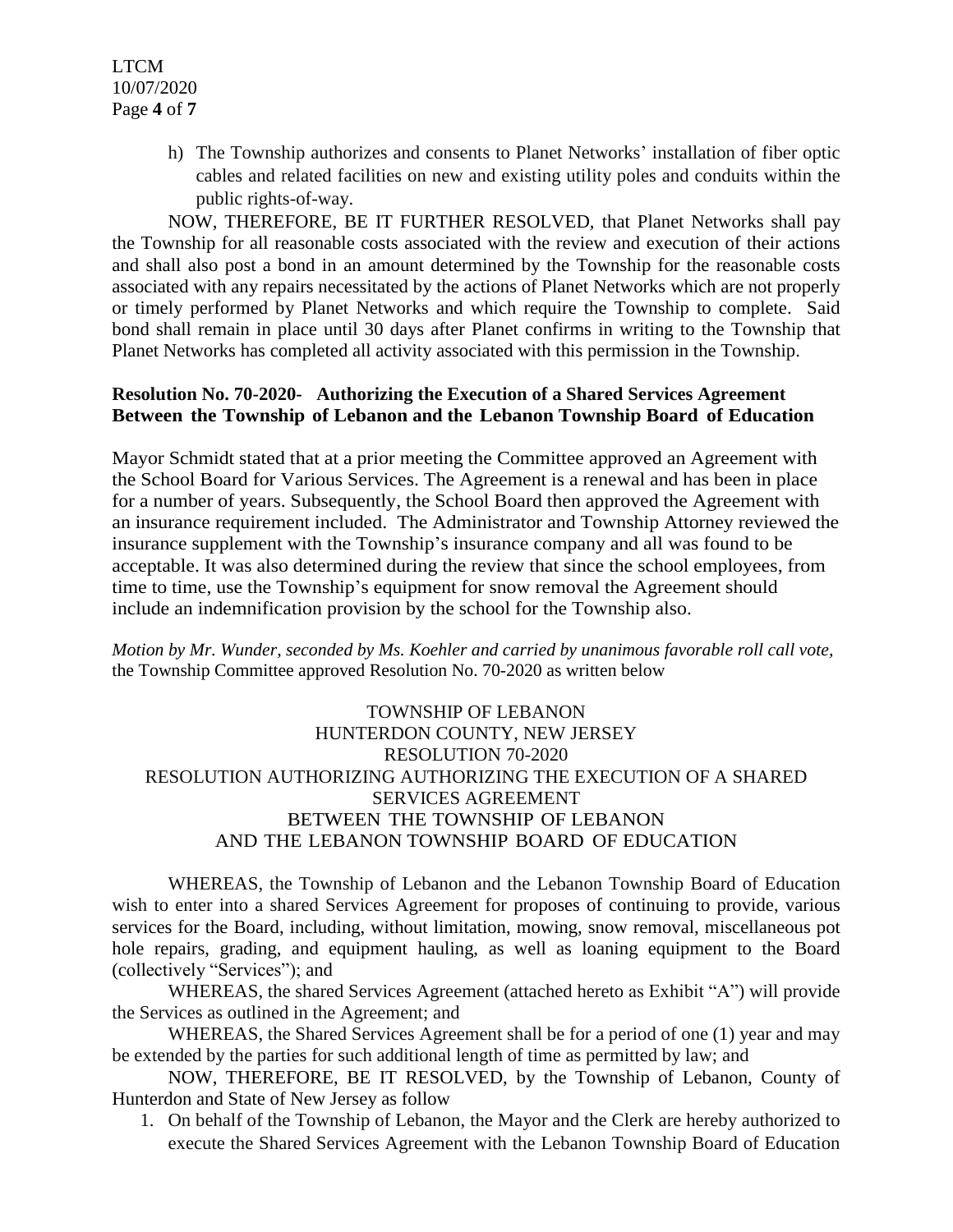attached hereto as Exhibit "A", and any other documents necessary in furtherance of same.

AND BE IT FURTHER RESOLVED, that this Resolution shall take effect immediately.

# **OLD BUSINESS**

# **COVID Update**

Mayor Schmidt stated that yesterday the Freeholder Director held a virtual meeting with the Mayors and County Health Department. He advised that the County is seeing an increase in COVID cases over the past few weeks, possibly due to schools, nursing home and sporting events. The County is at 1/3 of peak number of cases from back in March and April. There have been lower hospitalizations and severe illness. Since the trend is going in the wrong direction the Freeholders are asking the Township to advise members of the public to be vigilant. Mayor Schmidt noted that the County posts the town by town case numbers on their website. Lebanon Township has increased from 26 to 34 cases over the past two weeks.

## **Follow up to Request of The Anti-Racism Coalition of North Hunterdon**

Mayor Schmidt stated that the Committee members have received an invitation from The Anti-Racism Coalition of North Hunterdon. The invitation is a follow up to the Coalition's request for the Committee to amend the Township's resolution supporting individual rights. They would like to discuss the topic in more detail. Mayor Schmidt stated that all five members cannot attend the meeting due to Open Public Meeting Act issues. Mayor Schmidt proposed the appointment of a subcommittee to attend the meeting and to report back to the Township Committee at a public meeting. Mayor Schmidt said that as there is no liaison for the Coalition and suggested that he and Mr. Laul attend as Mayor and Deputy Mayor.

Ms. Koehler stated that she already responded to the Coalition's invitation and will be attending the meeting. She questioned why a public notice could not be placed so all interested members could attend.

Discussion was held. Attorney Lyons provided he advice on the matter.

The Committee decided to decline the meeting invitation due to the OPMA. The Coalition will be asked for other possible meeting dates. The Clerk will then coordinate the dates with the Committee. A special workshop meeting will be set up at the next Township Committee meeting for the Coalition to present their education presentation.

*Motion by Mr. McKee, seconded by Mr. Wunder and carried by unanimous favorable roll call vote,* the Township Committee authorized the Clerk to send a notice to the Coalition informing them that the Committee members will not be attending the meeting but, in lieu of, a special meeting will be scheduled.

# **Tree Clearing**

Mr. Wunder inquired on the tree work that was to be conducted along the roadways.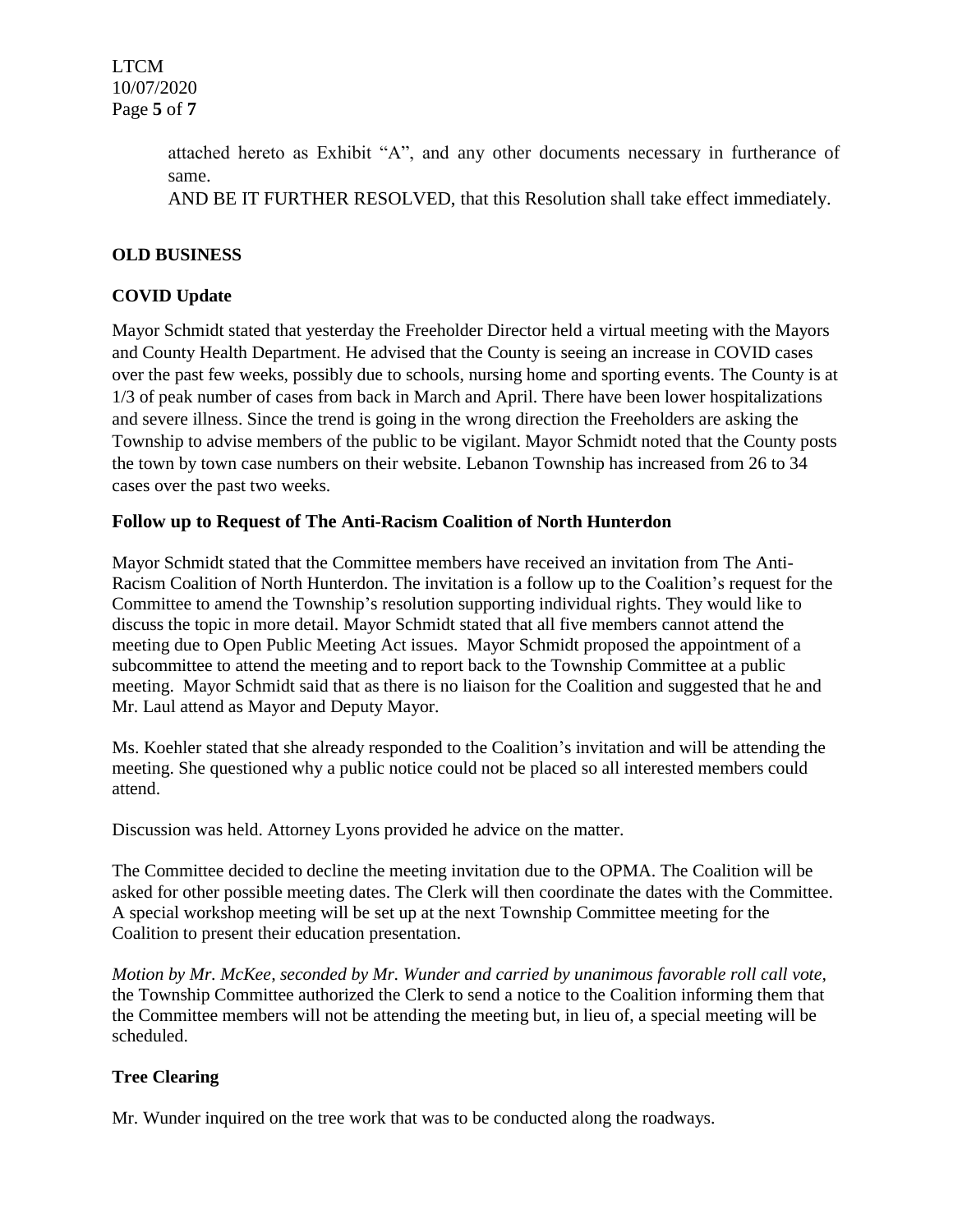LTCM 10/07/2020 Page **6** of **7**

Mayor Schmidt stated that, in the future, JCPL will be sending a resolution to the Committee for more aggressive trees cutting near substations.

## **NEW BUSINESS**

#### **Park Committee's Request to Appoint a New Member**

*Motion by Mr. Laul, seconded by Mr. McKee and carried by unanimous favorable roll call vote, the* Township Committee appointed Drew DePalma as a new member of the Park Committee.

#### **Police Chief's Request to Purchase - 2 Motorola Radios**

*Motion by Mr. Laul, seconded by Ms. Koehler and carried by unanimous favorable roll call vote, the* Township Committee approved the Police Chief's request to purchase 2 Motorola Radios from M  $\&$ W Communications at \$2101.06.

### **Police Chief's Request to Purchase - PowerDMS Pro Base & License/Training**

*Motion by Mr. McKee, seconded by Mr. Wunder and carried by unanimous favorable roll call vote,* the Township Committee approved the Police Chief's request to purchase a PowerDMS Pro Base, with license training, at \$3446.25 from ProwerDMS.

#### **Eastern Concrete Materials, Inc. - Glen Gardner Quarry**

Mayor Schmidt stated that the Township was advised by Glen Gardner Borough that the Glen Gardner Quarry is applying for a Use Variance through Glen Gardner. The application relates to a road project on Route 78 by Jugtown Mountain. The Quarry is proposing to bring rock from the highway to the Quarry, to be crushed and sent out as gravel. Mayor Schmidt stated that this may be important to Lebanon Township so he thought that it was good idea to monitor it. Mayor Schmidt proposed that a subcommittee be formed to include Township Committee members and Planning Board members. Ms. Koehler and Mr. Wunder volunteered to sit on the subcommittee.

*Motion by Mr. McKee, seconded by Mr. Laul and carried by unanimous favorable roll call vote, the* Township Committee appointed Ms. Kohler and Mr. Wunder to the subcommittee.

## **PRESENTATION OF VOUCHERS**

Committee Members provided a description of vouchers exceeding \$1000.00.

*Motion by Mr. Wunder, seconded by Ms. Koehler and carried by unanimous favorable roll call vote,* the Township Committee approved the October 7, 2020 bill list in the amount of \$ 154,314.72.